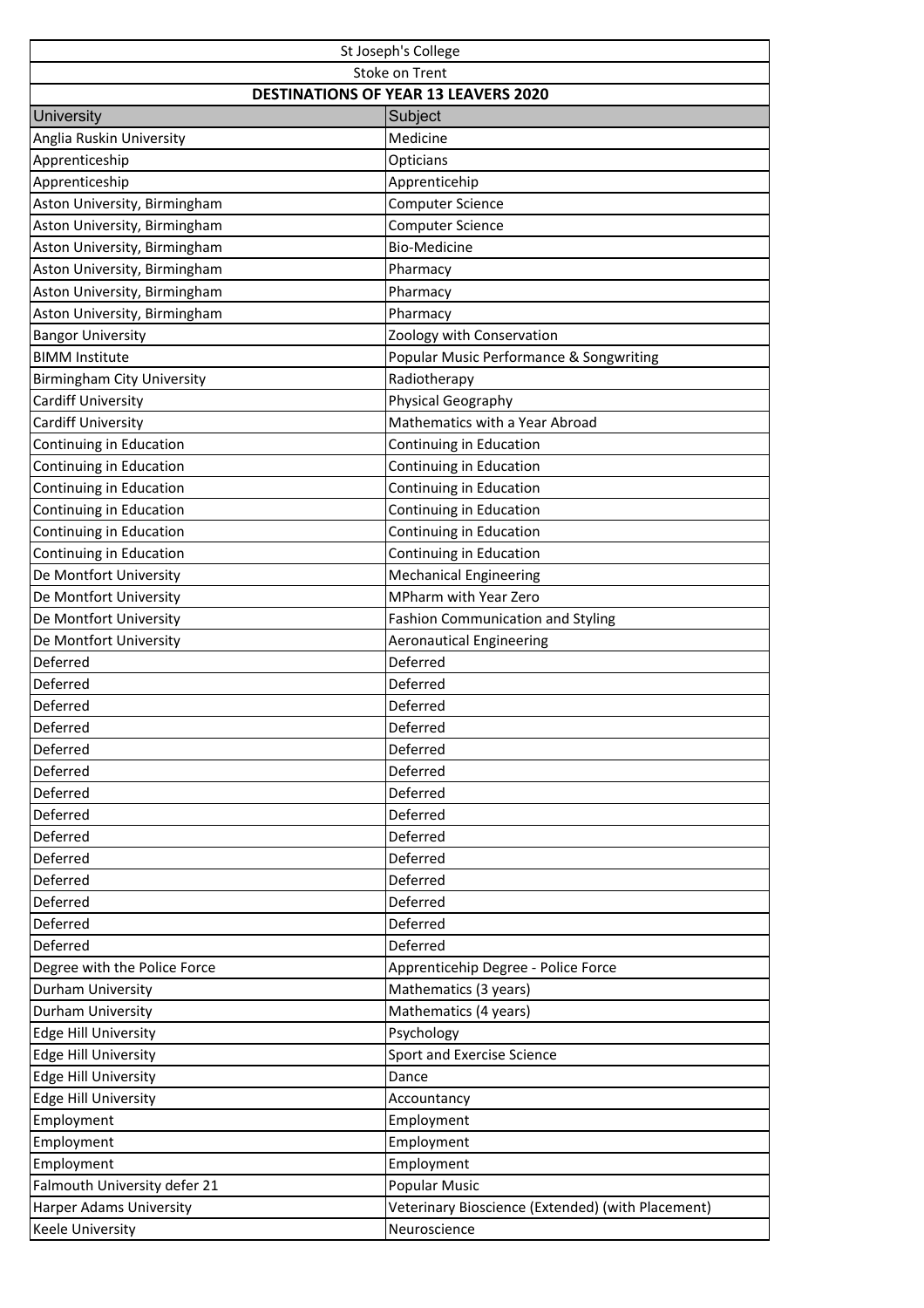| Pharmacy<br><b>Keele University</b><br>Biochemistry with Foundation Year<br><b>Keele University</b><br><b>Keele University</b><br>Criminology<br><b>Keele University</b><br><b>Computer Science</b> |
|-----------------------------------------------------------------------------------------------------------------------------------------------------------------------------------------------------|
|                                                                                                                                                                                                     |
|                                                                                                                                                                                                     |
|                                                                                                                                                                                                     |
|                                                                                                                                                                                                     |
| Keele University<br>Geography                                                                                                                                                                       |
| Chemistry with Medicinal Chemistry<br><b>Keele University</b>                                                                                                                                       |
| <b>Forensic Science</b><br><b>Keele University</b>                                                                                                                                                  |
| <b>Keele University</b><br><b>Business</b>                                                                                                                                                          |
| <b>Accounting and Finance</b><br><b>Keele University</b>                                                                                                                                            |
| <b>History and Politics</b><br><b>Keele University</b>                                                                                                                                              |
| Law and Business<br><b>Keele University</b>                                                                                                                                                         |
| <b>Keele University</b><br><b>Business and Human Resource Management</b>                                                                                                                            |
| <b>Keele University</b><br>Psychology with Placement Year                                                                                                                                           |
| Psychology and Education<br>Keele University                                                                                                                                                        |
| Midwifery<br>Keele University                                                                                                                                                                       |
| <b>Keele University</b><br>Accounting and Business Management                                                                                                                                       |
| <b>Keele University</b><br>Law                                                                                                                                                                      |
| <b>Keele University</b><br>Radiography (Diagnostic Imaging)                                                                                                                                         |
| <b>Keele University</b><br>Pharmacy with Foundation Year                                                                                                                                            |
| Neuroscience and Psychology<br>Keele University                                                                                                                                                     |
| Medicine<br><b>Keele University</b>                                                                                                                                                                 |
| Medicine<br><b>Keele University</b>                                                                                                                                                                 |
| Psychology<br><b>Keele University</b>                                                                                                                                                               |
| <b>Keele University</b><br>Law                                                                                                                                                                      |
| Keele University<br>Psychology and Education                                                                                                                                                        |
| <b>Biochemistry and Neuroscience</b><br><b>Keele University</b>                                                                                                                                     |
| Chemistry and Human Biology<br><b>Keele University</b>                                                                                                                                              |
| Pharmacy with Foundation Year<br><b>Keele University</b>                                                                                                                                            |
| <b>Accounting and Finance</b><br><b>Keele University</b>                                                                                                                                            |
| <b>Keele University</b><br>Medicine                                                                                                                                                                 |
| <b>Keele University</b><br><b>Environmental Science and Physical Geography</b>                                                                                                                      |
| <b>Keele University</b><br>Law                                                                                                                                                                      |
| Keele University<br>Medicine with Foundation Year                                                                                                                                                   |
| Keele University<br>Pharmacy                                                                                                                                                                        |
| <b>Keele University</b><br><b>Accounting and Mathematics</b>                                                                                                                                        |
| <b>Education with Foundation Year</b><br>Keele University                                                                                                                                           |
| Keele University<br>Accounting, Finance and International Business                                                                                                                                  |
| King's College London, University of London<br>Biochemistry                                                                                                                                         |
| Kingston University<br>Aviation Operations with Commercial Pilot Training                                                                                                                           |
| Lancaster University<br>Geography                                                                                                                                                                   |
| Psychology<br>Lancaster University                                                                                                                                                                  |
| Lancaster University<br>English Literature and History                                                                                                                                              |
| Lancaster University - defer21<br><b>Business Management (Industry)</b>                                                                                                                             |
| Fashion Branding with Communication<br>Leeds Arts University                                                                                                                                        |
| Leeds Conservatoire<br>Music (Popular Music)                                                                                                                                                        |
| Music (Popular Music)<br>Leeds Conservatoire                                                                                                                                                        |
| Liverpool John Moores University<br><b>Business Management</b>                                                                                                                                      |
| Liverpool John Moores University<br>Pharmacy                                                                                                                                                        |
| Liverpool John Moores University<br>Fashion: Design and Communication                                                                                                                               |
| Liverpool John Moores University defer 21<br><b>Child Nursing</b>                                                                                                                                   |
| Loughborough University<br>Physics with a Foundation Year                                                                                                                                           |
| Loughborough University<br>Sport Management                                                                                                                                                         |
| Manchester Metropolitan University<br>Physiotherapy                                                                                                                                                 |
| Manchester Metropolitan University<br>Criminology                                                                                                                                                   |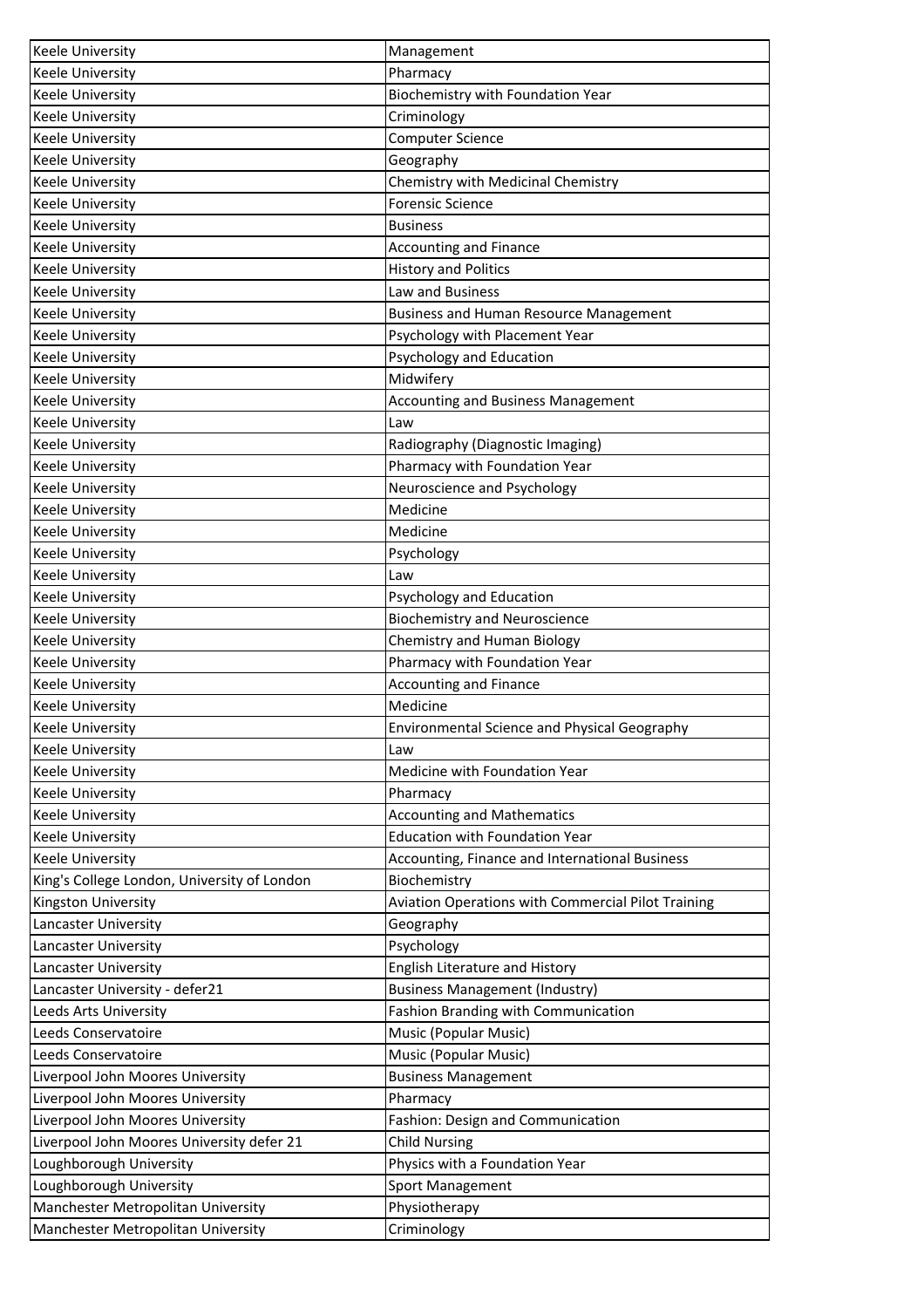| Manchester Metropolitan University             | Multimedia Journalism                                |
|------------------------------------------------|------------------------------------------------------|
| Manchester Metropolitan University             | Linguistics and Tesol                                |
| Manchester Metropolitan University             | <b>Fashion Art Direction</b>                         |
| Manchester Metropolitan University             | Fine Art                                             |
| Manchester Metropolitan University             | <b>Biomedical Science</b>                            |
| Manchester Metropolitan University             | <b>International Business Management</b>             |
| Manchester Metropolitan University             | Physiotherapy                                        |
| Manchester Metropolitan University             | Accounting and Finance (Foundation Year)             |
| Manchester Metropolitan University             | Fashion Buying and Merchandising                     |
| Manchester Metropolitan University             | <b>Accounting and Finance</b>                        |
| Manchester Metropolitan University             | <b>Product Design Engineering</b>                    |
| Manchester Metropolitan University             | Mechanical Engineering (with Foundation Year)        |
| Middlesex University                           | Economics                                            |
| <b>Newcastle University</b>                    | <b>Mechanical Engineering</b>                        |
| Nottingham Trent University                    | Chemistry                                            |
| Nottingham Trent University                    | <b>Biomedical Sciences</b>                           |
| Nottingham Trent University                    | Psychology                                           |
| Nottingham Trent University                    | Law                                                  |
| Nottingham Trent University                    | Chemistry                                            |
| Nottingham Trent University                    | <b>International Business</b>                        |
| Nottingham Trent University                    | <b>Veterinary Nursing</b>                            |
| Royal Navy                                     | Royal Navy                                           |
| Royal Veterinary College, University of London | <b>Veterinary Medicine</b>                           |
| Sheffield Hallam University                    | Aerospace Engineering with Foundation Year           |
| Sheffield Hallam University                    | <b>International Business</b>                        |
| Staffordshire University                       | Primary Education with Qualified Teacher Status      |
| <b>Staffordshire University</b>                | Primary Education with Qualified Teacher Status      |
| Staffordshire University - defer 21            | Criminolgy and Police work                           |
| Swansea University                             | Politics                                             |
| UCL (University College London)                | <b>Natural Sciences</b>                              |
| UCL (University College London)                | Politics, Sociology & European Studies Year Abroad   |
| University of Bath                             | Mathematics                                          |
| University of Birmingham                       | Physics and Astrophysics (International Study) 4 yrs |
| University of Birmingham                       | Law with Business Studies                            |
| University of Birmingham - defer 21            | Philosophy, Religion and Ethics - Deferred           |
| University of Bristol                          | <b>Mathematics and Physics</b>                       |
| University of Central Lancashire               | Physics                                              |
| University of Central Lancashire               | Sports Journalism                                    |
| University of Central Lancashire               | Neuroscience                                         |
| University of Chester                          | Law                                                  |
| University of Chester                          | Accounting and Finance (with Professional Placement) |
| University of Derby                            | Accounting and Finance                               |
| University of Derby                            | Accounting and Finance                               |
| University of Exeter                           | <b>Biological Sciences</b>                           |
| University of Leeds - Defer 21                 | Economics                                            |
| University of Leeds defer 21                   | Economics                                            |
| University of Liverpool                        | <b>Engineering Foundation</b>                        |
| University of Liverpool                        | Mechanical Engineering with a Year in Industry       |
| University of Liverpool                        | Law with Business                                    |
| University of Liverpool                        | Geography                                            |
| University of Liverpool                        | Medicinal Chemistry with Pharmacology                |
| University of Liverpool                        | Communication and Media with Spanish                 |
| University of Liverpool - defer 21             | <b>Dental Surgery</b>                                |
| University of Manchester                       | Optometry                                            |
| University of Manchester                       | Law                                                  |
|                                                |                                                      |